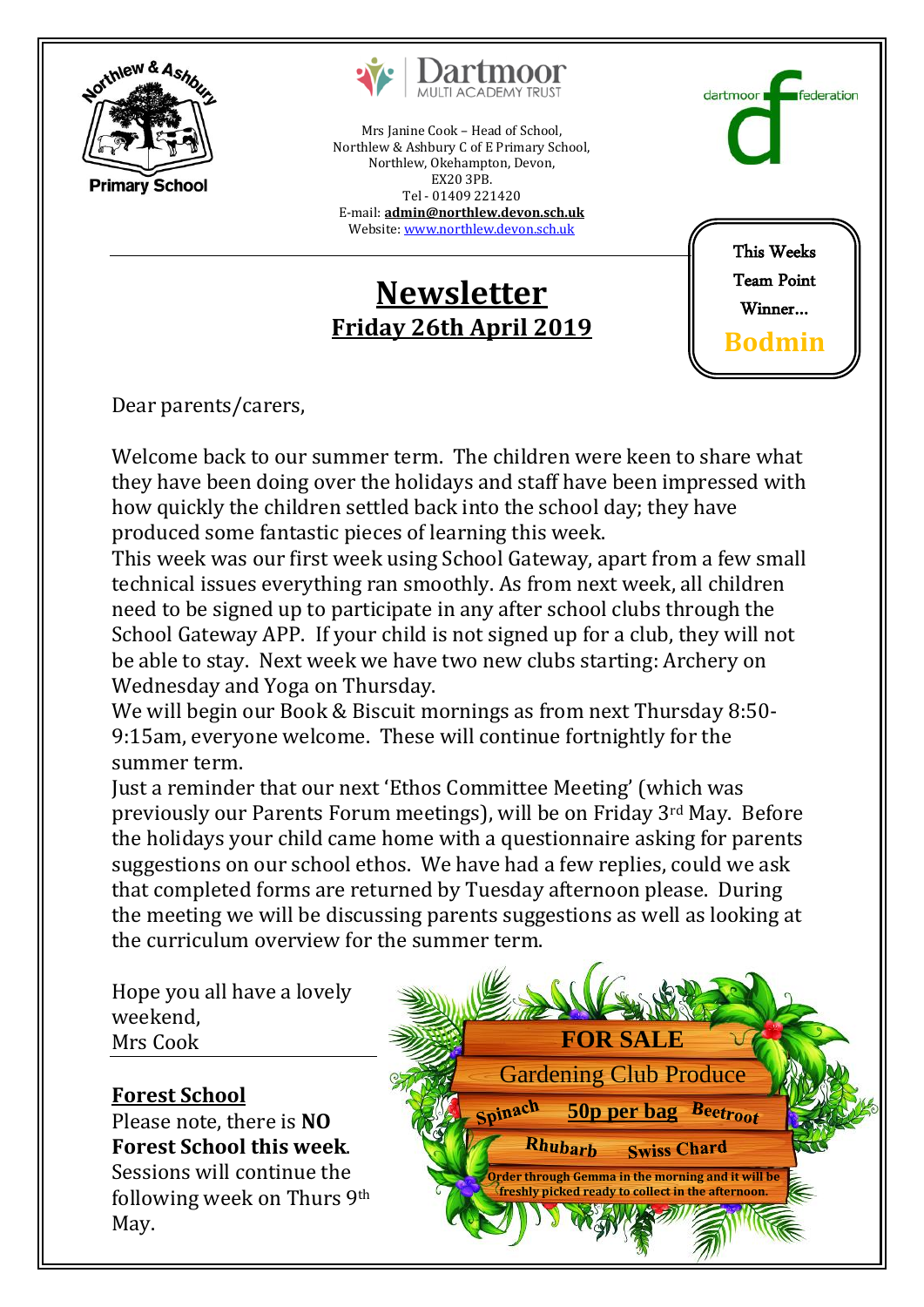|                 | Diary For Week Beginning- 29th April<br><b>Week 2 Dinners</b>                                                                                                                                                   |
|-----------------|-----------------------------------------------------------------------------------------------------------------------------------------------------------------------------------------------------------------|
| <b>Monday</b>   | Mrs Barnola teaching KS2- all day<br>Mrs Cook teaching KS1- all day<br>Parent/Career Toddler Stay & Play- 9.00-10.30am                                                                                          |
| <b>Tuesday</b>  | Mrs Barnola teaching KS2- all day<br>Mrs Cook teaching KS1- all day<br><b>Last week's</b><br>Bob Matthews music lessons- pm<br>attendance<br>Gardening after-school club-3.30-4.30pm                            |
| Wednesday       | was:<br>Mrs Cook teaching KS1- all day<br>96.5%<br>Mrs Lee teaching KS2-pm<br>OCRA PE lessons KS1 & KS2-pm<br>NEW! OCRA after-school (archery) club, 3.30-4.30pm                                                |
| <b>Thursday</b> | Book & Biscuit morning, 8:50am<br>Mrs Lee teaching KS2- all day<br>Mrs Cook teaching KS1- am<br>Supply teaching KS1-pm<br>NEW! Yoga after-school club, 3:30-4:30pm<br>NO KS1 & KS2 Forest School with Mr Thomas |
| Friday          | Mrs Lee teaching KS2- all day<br>Mrs Barnola teaching KS1- all day<br>Celebration Assembly at 3.00pm                                                                                                            |

# **OCRA Archery After-School Club**

As of next week, we will have OCRA coach Robin teaching archery during our Wednesday after-school club, 3:30- 4:30pm. This is available to children in years 1-6. There is **no charge** for this club! The Club is now fully

booked but we will let you know should space become available.



### **Yoga After-School Club**

From Next Thursday 'Nimble Limbs Yoga Studio' will be providing children in years 1-6 with the option of taking part in after school yoga on Thursdays, 3:30-4:30pm. Booking on School Gateway is essential and spaces are limited. There is **no charge** for this club!

## **Seaside Items Request**

We are looking to create a seaside role play area in class ones early years outside space. If parents have any of the below items that we could **borrow** until the end of the summer term, that would be amazing! **Deck chairs, buckets & spades, bunting, shells and anything else seaside related.**